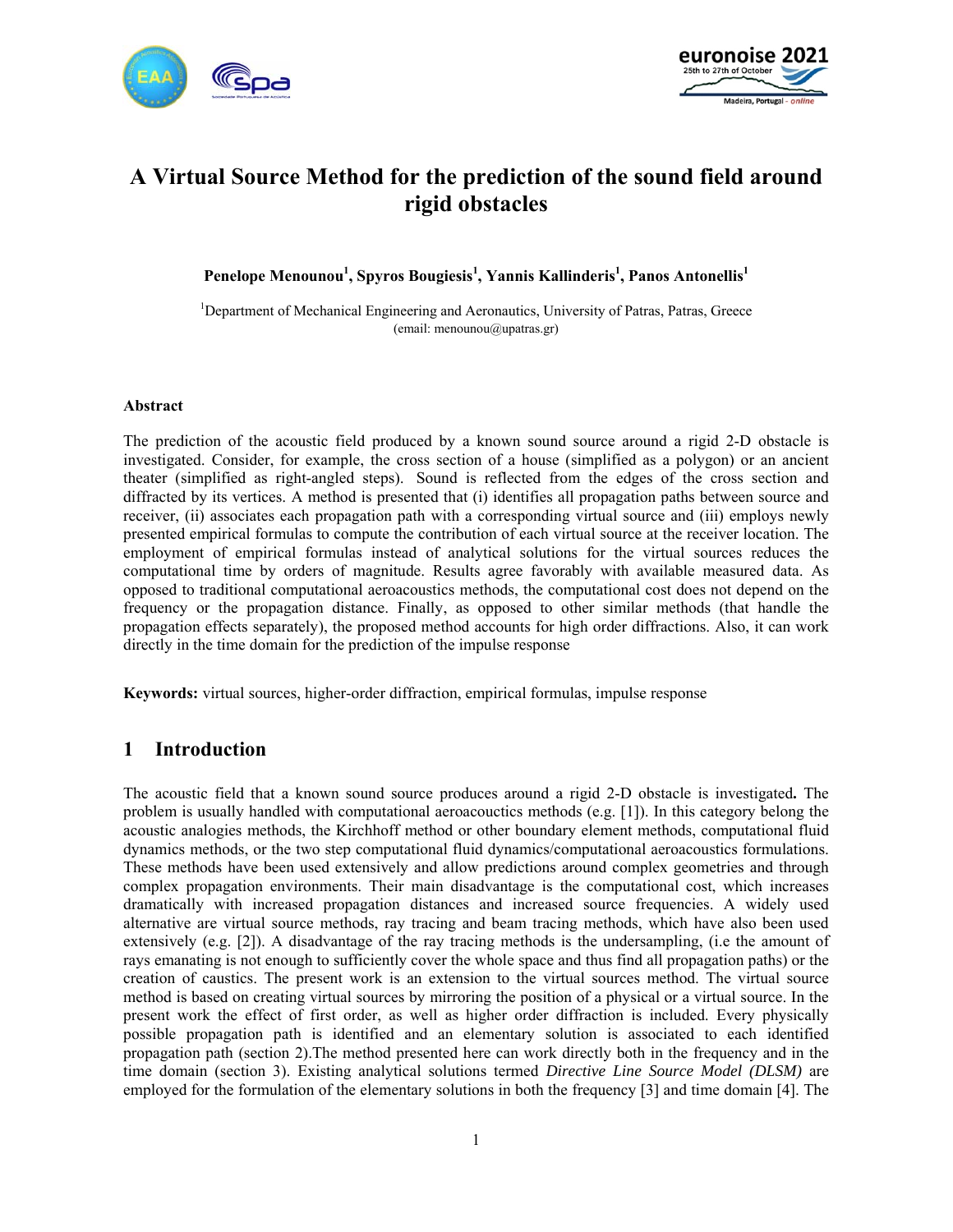

time domain formulation allows the direct prediction of the impulse response and the involved computations are easy and fast to compute. The frequency domain formulations are time consuming, as they require the evaluation of Fresnel integrals. Employment of empirical formulas [5] (instead of the frequency domain elementary solution) reduces the computational time by orders of magnitude. Results are presented and compared with measured data in the frequency domain (section 4) and in the time domain (section 5). Virtual source methods do not suffer from undersampling or caustics nor is their computational cost increased with frequency or propagation distance. Finally, the presented method handles each propagation path separately and thus helps in the physical understanding of the studied problem (see section 5). Compared to our previously published work [6] on virtual source methods, the present work incorporates higher-order diffraction, the employment of empirical formulas and the direct formulation in the time domain.

# **2 Path identification and virtual source types**

A ray tracing algorithm is employed to identify all propagation paths from source  $(S)$  to receiver  $(R_{rec})$ . The propagation path can be either (i) a direct path - a propagation path directly between source and receiver, if the receiver is directly illuminated by the source, or (ii) a path undergoing reflections on the edges  $E_m$  and/or diffractions on the vertices  $V_n$  of a 2-D geometry before reaching the receiver. The path  $S-E_1-E_2-V_4-V_7-V_{10}$  $E_{11}-E_{12}-R_{\text{rec}}$  shown in Fig.1 is an example of a propagation path in the form of  $S\rightarrow$ REF<sup>(M</sup><sub>1</sub>)  $\rightarrow$  $\text{DIF}^{(N)}\to\text{REF}^{(M)}$   $\to$  R<sub>rec</sub>. REF<sup>(M<sub>1</sub>)</sub> and REF<sup>(M<sub>2</sub>)</sub> indicate reflection-only portions in the propagation path, where</sup></sup> sound undergoes  $M_1=2$  and  $M_2=2$  successive reflections on the edges of the geometry and  $DIF^{(N)}$  indicates a diffraction-only portion, where sound undergoes  $N=3$  successive diffractions on the vertices of the geometry. The corresponding virtual source for a reflection-only portion is a *Virtual Point Source (VPS)*, while for a diffraction-only portion a *Virtual Edge Source* (*VES*). For the mixed path, such as  $S\rightarrow$ REF<sup>(M1)</sup> $\rightarrow$  $DIF^{(N)}\rightarrow REF^{(M2)}\rightarrow R_{rec}$ , the virtual source is of a *Virtual Source of Mixed Type* (*VpeS*). The mixed type VpeS is essentially a VES corresponding to  $DIF^{(N)}$  with its source being not the physical source S, but a virtual point source of  $M_1$  order, and the receiver not the physical receiver, but a virtual receiver of  $M_2$  order. For the path depicted in Fig.1 (S-E<sub>1</sub>-E<sub>2</sub>-V<sub>4</sub>-V<sub>7</sub>-V<sub>10</sub>-E<sub>11</sub>-E<sub>12</sub>-R<sub>rec</sub>), the virtual point source of M<sub>1</sub>=2 order is created by 2 successive mirrorings of the physical source. The source illuminates the edge  $E_1$ , a virtual point source (VPS<sup>(1)</sup>) is created that is located at the mirror location of the source with respect to edge  $E_1$ . The created point source VPS<sup>(1)</sup> illuminates the edge  $E_2$ , and a new virtual source (VPS<sup>(2)</sup>) is created at the mirror location of  $VPS^{(1)}$  with respect to the illuminated edge  $E_2$ . Associated with the mirroring is the distance that sound travels from the source to reach the first vertex  $V_4$  of the propagation path after it has undergone  $M_1=2$ successive reflections. Or equivalently, the distance between the last virtual point source  $VPS^{(M-2)}_{1}$  and vertex  $V_4$ . Similarly, the virtual receiver of order  $M_2=2$  is created by successive mirroring of the physical receiver 2 times, on the edges  $E_{12}$  and  $E_{11}$ , until the last vertex  $V_{10}$  of the propagation path is reached. This is the same path from the vertex  $V_{10}$  to the physical receiver, but traveled on the opposite direction. Here, again, the associated distance is the total distance sound travels from vertex  $V_{10}$  to reach the physical receiver.



Figure 1 - Example of propagation path.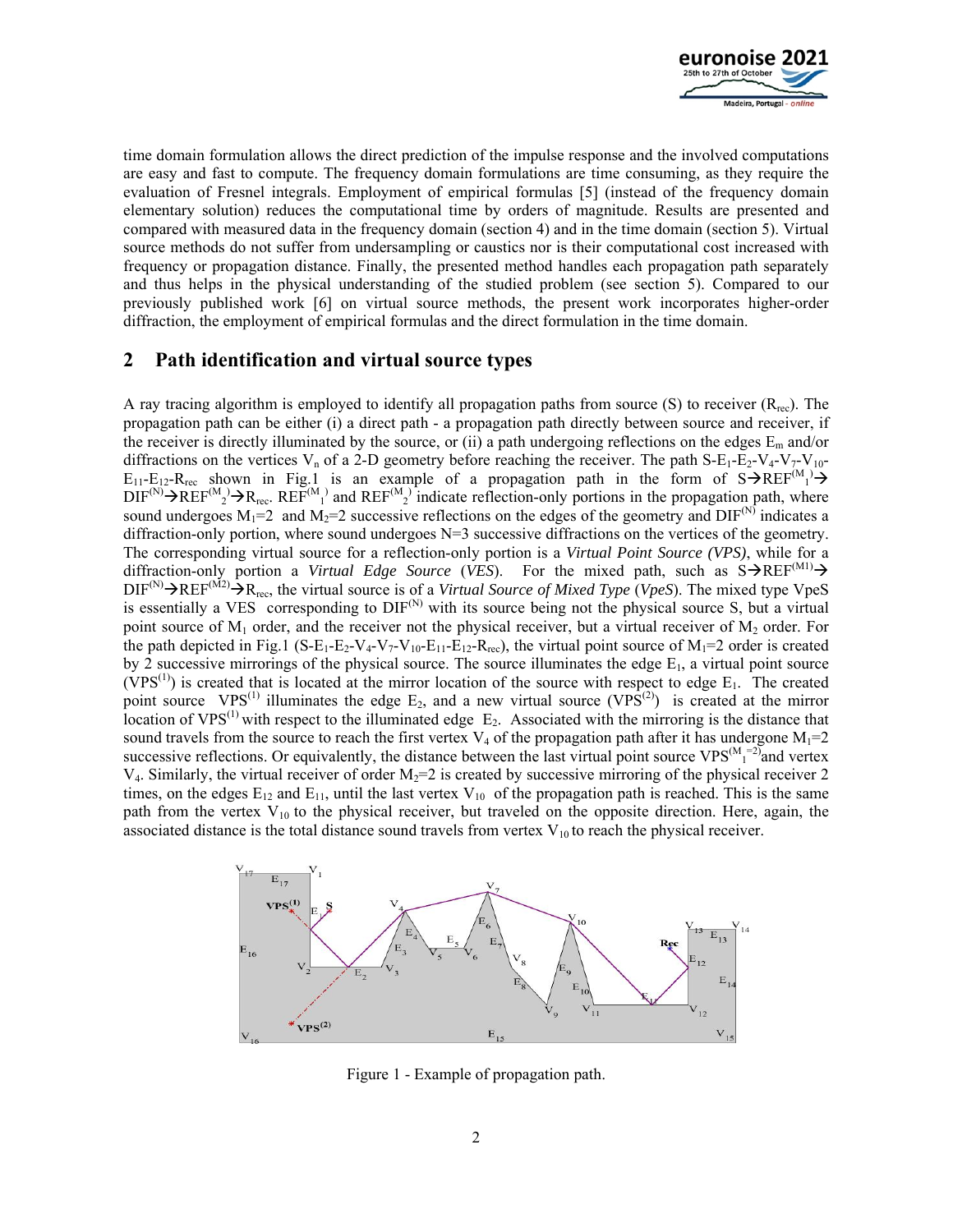

### **3 Computation of acoustics pressure**

In the present section the mathematical expressions are provided for the different contributions in both the frequency and the time domain. In the present work four different types of contributions are considered: (i) the contribution from the incident field, (ii) the contribution from reflection-only paths, (iii) the contributions from diffraction-only paths, and (iv) contributions from mixed paths.

### **3.1 Frequency domain analytical solution**

Contributions from the incident field are taken into account only if the receiver is directly illuminated by the physical source

$$
P_{direct} = P_0 \frac{e^{ikr_{direct}}}{r_{direct}},
$$
\n(1)

where  $r_{direct}$  is the distance between source and receiver and  $P_0$  is the amplitude of the sound source. Contributions from reflections-only propagation paths (i.e. Virtual Point Sources) are evaluated as

$$
P_{VPS}^{(M)} = P_0 \frac{e^{ik\overline{r}_{p}^{(M)}}}{\overline{r}_{rp}^{(M)}},
$$
\n(2)

where  $\overline{r}_p^{(M)}$  is the distance between the M-th order VPS, (VPS<sup>(M)</sup>) and the receiver. An existing analytical solution (DLSM) for diffraction in the frequency domain ([3][5]) is employed for the contributions from diffraction-only propagation paths (i.e. Virtual Edge Sources)

$$
P_{VES}^{(N)} = \left(-\frac{i}{4}\frac{1}{r_o r_1}H_0^{(1)}(kL^{(1)})D^{(1)}\right)\left(-\frac{i}{4}H_0^{(1)}(kr_2)D^{(2)}\right)\cdots\left(-\frac{i}{4}H_0^{(1)}(kr_N)D^{(N)}\right)\left(\frac{1}{2}\right)^N, \qquad (3)
$$

where  $H_0^{(1)}$  is the Hankel function of the first kind and of zero order,  $L^{(1)}$  the distance  $L^{(1)} = \sqrt{(r_0 + r_1)^2}$  (see Fig.2),  $D^{(n)}$  a directivity function that corresponds to vertex V<sub>n</sub> and is associated to the wedge diffraction problem with wedge angle  $\Omega_n$  (see Fig.2), and  $\overline{N}$  < N is the number of vertices, if any, that share a common edge (in Fig.1  $V_4$  and  $V_5$  share a common edge, while  $V_4$  and  $V_7$  do not). The directivity functions of each wedge problem,  $D^{(n)}$ , depend on the corresponding wedge angle  $\Omega_n$  and on the radial and angular locations  $r_n, \phi_n, r_{n-1}, \phi_o^{(n)}$  (see Fig.2)

$$
D^{(n)}\left(r_{n-1},r_n,\phi_0^{(n)},\phi_n,\Omega_{n,k}\right) = D_1^{(n)}\left(r_{n-1},r_n,\phi_0^{(n)},\phi_n,\Omega_{n,k}\right) + D_2^{(n)}\left(r_{n-1},r_n,\phi_0^{(n)},\phi_n,\Omega_{n,k}\right) \tag{4}
$$

$$
D_{1,2}^{(n)} = sign(\Phi_{1,2}^{(n)}) 2\sqrt{2}u_{1,2}^{(n)}e^{-i\frac{\pi}{2}(u_{1,2}^{(n)})^2(\Phi_{1,2}^{(n)})^2}\left(\overline{F(\infty)} + iF\left(u_{1,2}^{(n)}\left|\Phi_{1,2}^{(n)}\right|\right)\right) \tag{5}
$$

where F denotes the Fresnel integral,  $\Phi_1^{(n)}$ ,  $\Phi_2^{(n)}$  are functions of the angular locations  $\phi_n$ ,  $\phi_o^{(n)}$  and the wedge angle  $\Omega_n$  and  $u_1^{(2)}$ ,  $u_2^{(2)}$  are functions of normalized distances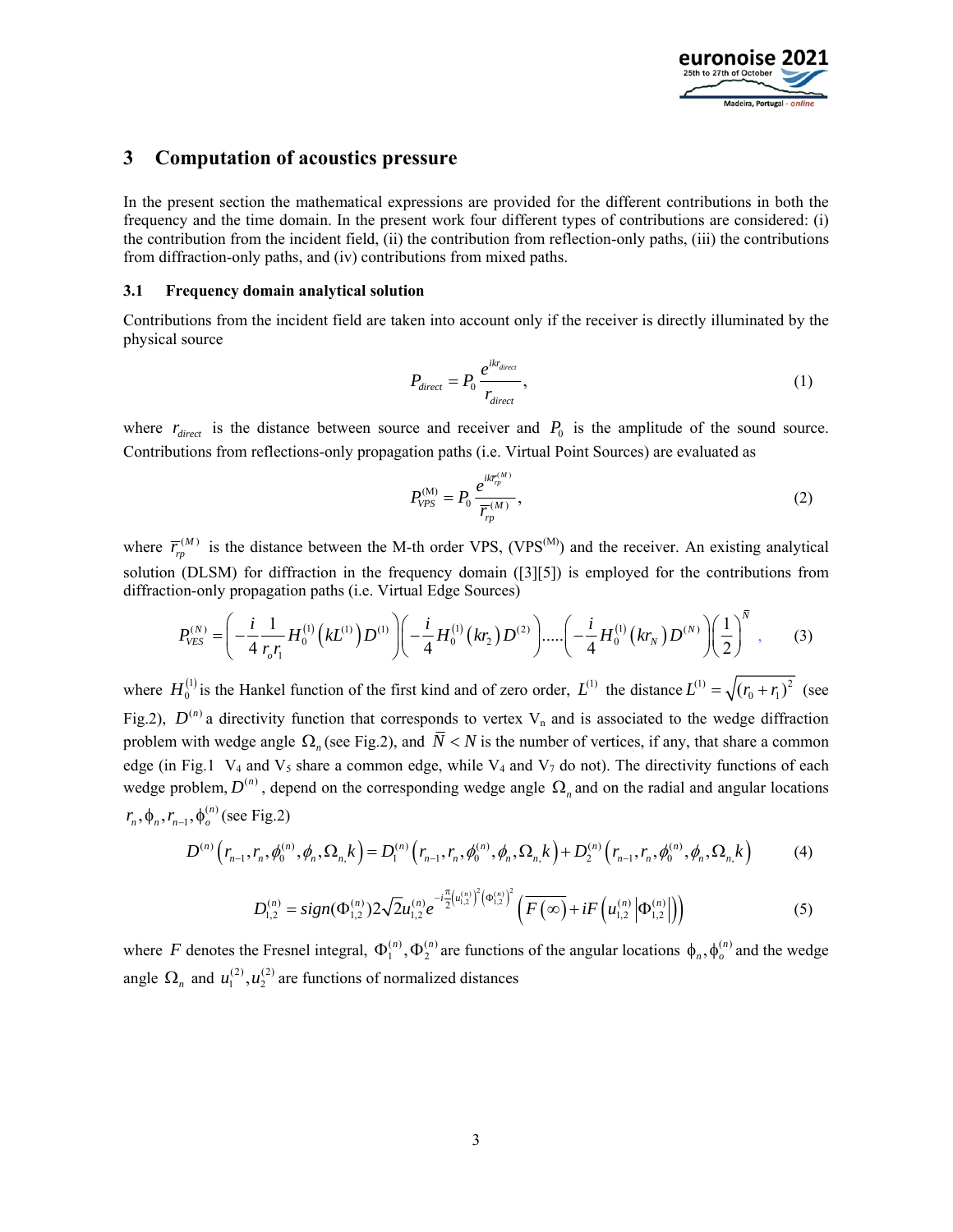

$$
\Phi_1^{(n)} = \gamma_n \sqrt{2} \frac{\cos((\varphi_n - \varphi_0^{(n)})/\gamma_n) - \cos(\pi/\gamma_n)}{\pi \sin(\pi/\gamma_n)} \n\Phi_2^{(n)} = -\gamma_n \sqrt{2} \frac{\cos((2\pi - \varphi_n - \varphi_0^{(n)})/\gamma_n) + \cos(\pi/\gamma_n)}{\pi \sin(\pi/\gamma_n)}, \quad \gamma_n = (2\pi - 2\Omega_n)/\pi
$$
\n(6)

$$
u_{1,2}^{(n)} = \sqrt{\frac{k r_n r_0 \pi}{L^{(n)} + R_{1,2}^{(n)}}}, R_1^{(n)} = \sqrt{r^2 + r_0^2 - 2rr_0 \cos\left(\phi_n - \phi_0^{(n)}\right)}, R_2^{(n)} = \sqrt{r^2 + r_0^2 - 2rr_0 \cos\left(\phi_n + \phi_0^{(n)}\right)}
$$
(7)

Contributions from mixed paths are also computed via Eq.(3) but with the location of the source and the receiver being as indicated in section 2.



Figure 2 - Geometry of the problem of N successive diffractions.

#### **3.2 Frequency domain empirical formulas**

The computations for the direct path or the reflection-only paths are straight-forward and easy to perform. The diffraction contributions, on the other hand, are computationally expensive, as they require the evaluation of multiple Fresnel integrals. Empirical formulas are proposed instead. In the present work the empirical formulas presented in ref. [5] are employed. They provide the insertion loss *IL*

$$
IL = -10 \log \left( \frac{P_d^{rms}(A)}{P_o^{rms}(A)} \right)^2, \tag{8}
$$

where  $P_d^{rms}(A)$  is the root mean square (rms) value of the diffracted field  $P_d$  at A, and  $P_o^{rms}(A)$  the rms value of the free field at the same location. The acoustic pressure can be obtained by the *IL* as follows [5]:

$$
P_{VES}^{(N)} = \frac{10e^{-\frac{IL_{VES_{emp}}^{(N)}}{20}}}{R_{direct}} i e^{ikL_{tot} - i\pi/4}, \qquad L_{tot} = \sum_{n=0}^{N} r_n,
$$
\n(9),

where  $R_{direct}$  is the Euclidian distance between source and receiver and the distances  $r_n$  arre as shown in Fig.2. The empirical formulas for receivers in the shadow zone are:

$$
IL_{VES_{emp}}^{(N)} = \sum_{n=1}^{N} IL_s^{(n)} + \sum_{n=1}^{N} IL_{sb1}^{(n)} + \sum_{n=1}^{N} \overline{IL}_{sp}^{(n)} + \overline{IL}_{sp}^{(N)} + IL_w^{(1)}
$$
(10)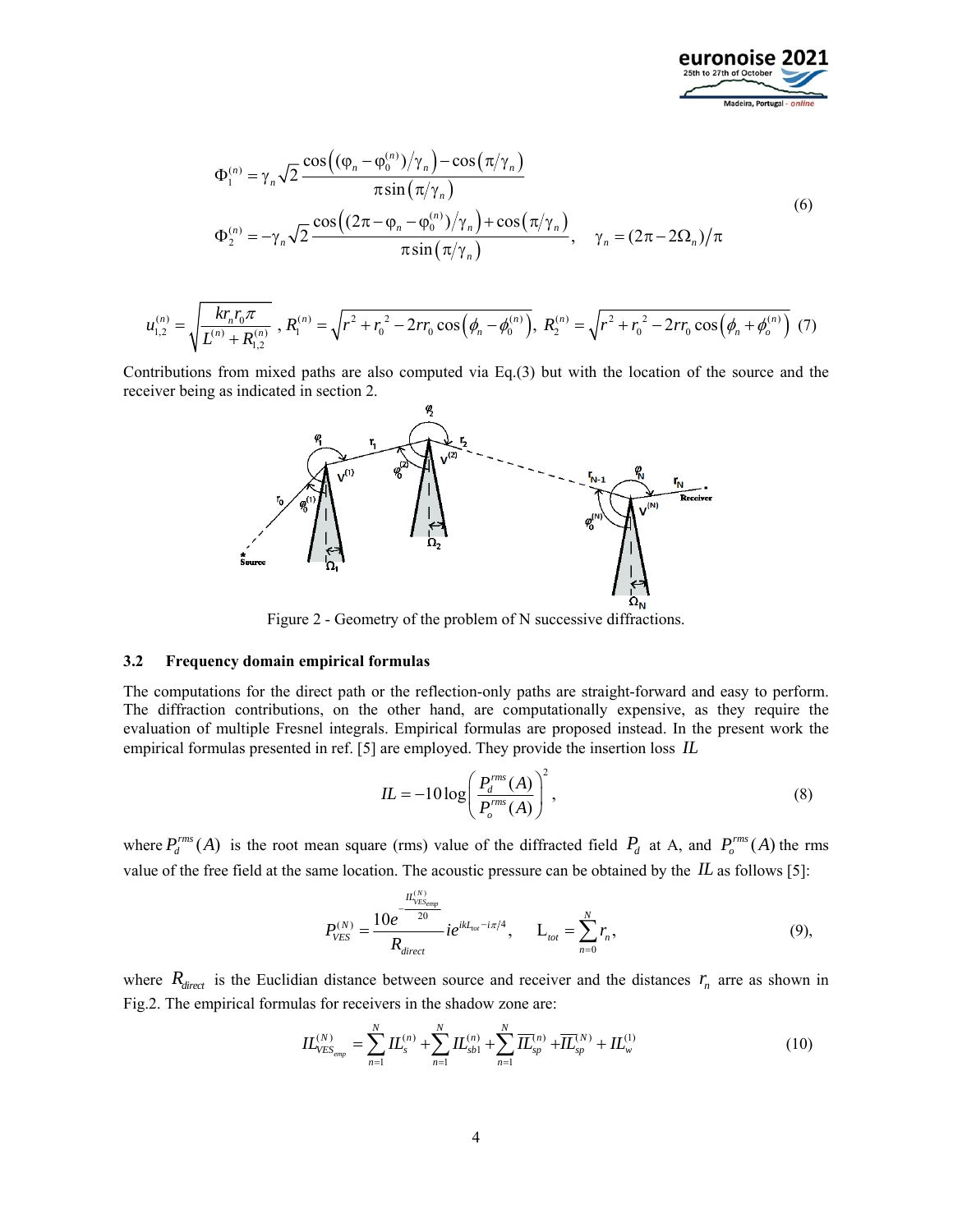

$$
IL_s^{(n)} = -20\log\left(10^{-lL_{s1}^{(n)}/20} + 10^{-lL_{s2}^{(n)}/20}\right)
$$
\n(11)

$$
IL_{s1}^{(n)} = 20 \log \frac{\sqrt{2\pi N_1^{(n)}}}{\tanh \sqrt{2\pi N_1^{(n)}}} + 5, \qquad IL_{s2}^{(n)} = 20 \log \frac{\sqrt{2\pi N_2^{(n)}}}{\tanh \sqrt{2\pi N_2^{(n)}}} + 5
$$
(12)

$$
N_1^{(n)} = \frac{(u_1^{(n)})^2 |\Phi_1^{(n)}|^2}{2}, \quad N_2^{(n)} = \frac{(u_2^{(n)})^2 |\Phi_2^{(n)}|^2}{2}, \tag{13}
$$

$$
IL_{sb1}^{(n)} = 0.25*(1 - \tanh\sqrt{10N_1^{(n)}})(6\tanh\sqrt{N_2^{(n)}} - 2 - 20\log\left[1 + \tanh\left(0.6\log\frac{N_2^{(n)}}{N_1^{(n)}}\right)\right],\tag{14}
$$

$$
\overline{IL}_{sp}^{(n)} = -10\log \frac{1}{\left(L^{(1)}\right)^{2} + L^{(1)}R_{1}^{(1)}}, \text{ for } n = 1 \text{ and } -10\log \frac{1}{L^{(n)} + R_{1}^{(n)}} \text{ for } n = 2,...N
$$
 (15)

$$
\overline{IL}_{sp}^{(N)} = -10 \log \left( \left( \frac{1}{4} \right)^{\overline{N}} \overline{R}^{2} r_{1} r_{2} ... r_{N-1} \right), \quad IL_{w}^{(1)} = - \left| (1 + \gamma_{1}) \cot \left( \frac{\pi}{\gamma_{1}} \right) \right| / \left| \sqrt{u_{2}^{(1)}} + N_{1}^{(1)} \right| \tag{16}
$$

### **3.3 Time domain analytical solutions**

One of the advantages of the presented method is that it can work directly in the time domain providing the impulse response at a receiver location. The time domain counterparts of Eqs (1) and (2) of the direct signal and of the reflection-only signal are

$$
p_{direct} = \delta \left( t - \frac{r_{direct}}{c} \right), \qquad p_{VPS}^{(M)} = \frac{1}{\overline{r}_{rp}^{(M)}} \delta \left( t - \frac{\overline{r}_{rp}^{(M)}}{c} \right), \tag{17}
$$

where  $\delta$  is the Dirac function. For the computation of the diffraction contribution, an existing time domain solution is employed [4]. Based on that solution, the time domain counterpart of the Eq. (3) is obtained :

$$
p_{\text{VES}}^{(N)} = \left( -\frac{1}{4\pi} \frac{1}{rr_0} \frac{2}{\sqrt{t^2 - (t_d^{(1)})^2}} \cdot H\left(t - t_d^{(1)}\right) d^{(1)}\right) * \dots \left( -\frac{1}{4\pi} \frac{1}{rr_0} \frac{2}{\sqrt{t^2 - (t_d^{(n)})^2}} \cdot H\left(t - t_d^{(n)}\right) d^{(n)}\right) * \dots
$$
  
 
$$
\dots * \left( -\frac{1}{4\pi} \frac{1}{rr_0} \frac{2}{\sqrt{t^2 - (t_d^{(N)})^2}} \cdot H\left(t - t_d^{(N)}\right) d^{(N)}\right) \left( \frac{1}{2} \right)^{\bar{N}}
$$
 (18)

where *H* is the Heaviside function and  $d^{(n)}$ , similarly to the frequency domain, is the directivity function of the n-th wedge problem :

$$
d^{(n)} = \overline{t_{d1}^{(n)}} \cdot \Phi_1^{(n)} \cdot \frac{\sqrt{t/t_d^{(n)}+1}}{t-t_d^{(n)}+0.5\pi \cdot \overline{t_{d1}^{(n)}} \cdot (\Phi_1^{(n)})^2} + \overline{t_{d2}^{(n)}} \cdot \Phi_2^{(n)} \cdot \frac{\sqrt{t/t_d^{(n)}+1}}{t-t_d^{(n)}+0.5\pi \cdot \overline{t_{d2}^{(n)}} \cdot (\Phi_2^{(n)})^2}
$$
(19)

$$
t_d^{(1)} = \frac{L^{(1)}}{c}, \text{ for } n = 1, t_d^{(n)} = \frac{r_n}{c}, \text{ for } n = 2,...N, \overline{t_{d1}^{(n)}} = \frac{r_n \cdot r_{n-1} \cdot \pi}{c \cdot \left(L + R_1^{(n)}\right)}, \overline{t_{d2}^{(n)}} = \frac{r_n \cdot r_{n-1} \cdot \pi}{c \cdot \left(L + R_2^{(n)}\right)}.
$$
 (20)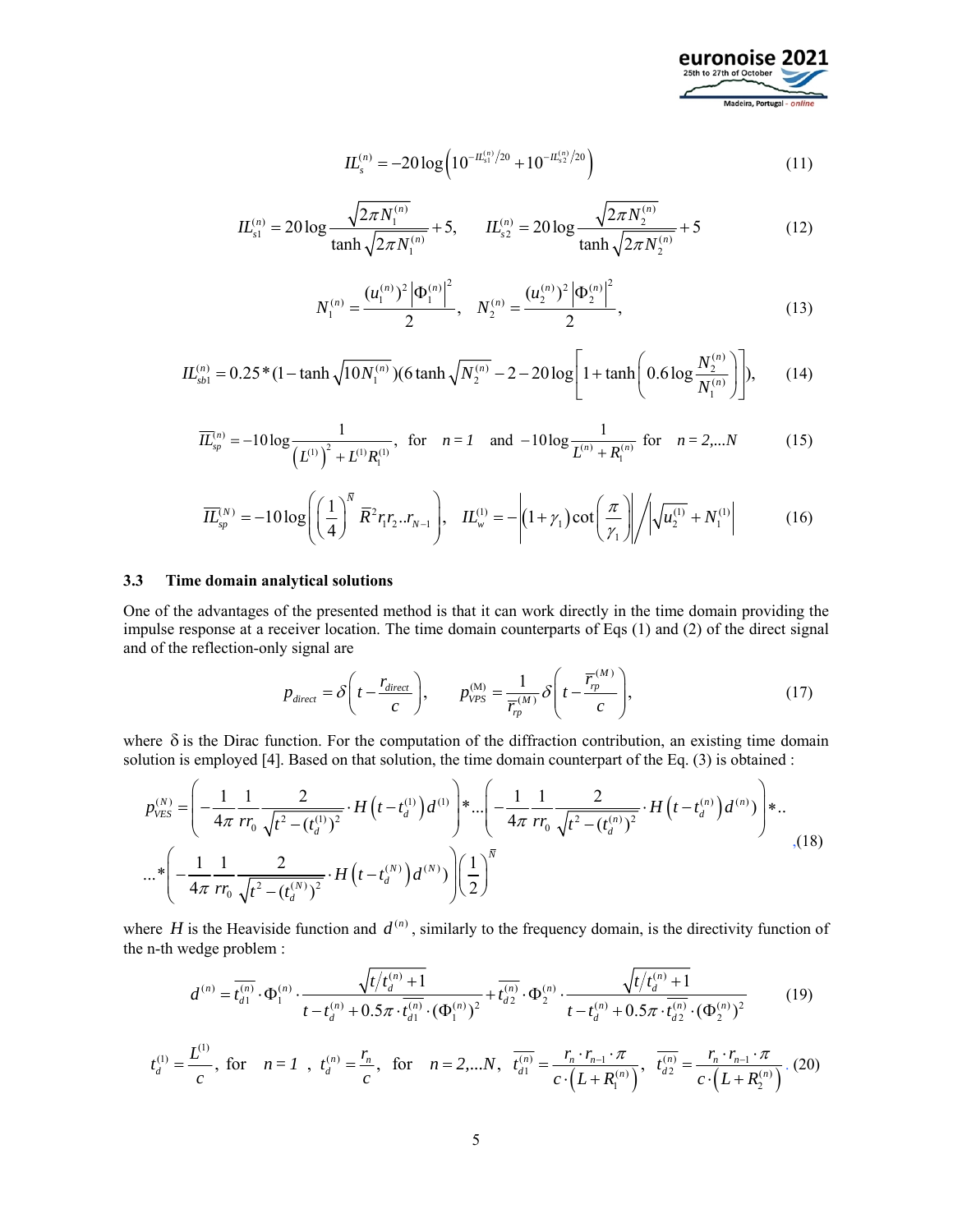

It is noted that the time domain computations are much faster than the frequency domain computations and therefore there is no need for empirical formulas.

# **4 Frequency domain applications**

The case of a wide barrier of infinite height is considered as shown in Fig.3(left). For receiver locations on the source side of the obstacle (region A) three paths are identified: (i) the direct path  $S-R_{\text{rec}}$ , (ii) a reflectiononly path S-E<sub>2</sub>-R<sub>rec</sub> and (iii) a diffraction-only path S-V<sub>2</sub>-R<sub>rec</sub> (1<sup>st</sup> order diffraction). For receivers in region B an additional diffraction-only path is identified  $S-V_2-V_3$ -R<sub>rec</sub> (2<sup>nd</sup> order diffraction). For receivers in region C the reflection-only path  $S-E_2-R_{rec}$  is not longer present. For receivers in region D both the direct path  $S-R_{rec}$ and the reflection-only path S-E<sub>2</sub>-R<sub>rec</sub> disappear. Only diffraction paths can be identified. Specifically, the diffraction-only paths S-V<sub>2</sub>-R<sub>rec</sub> (1<sup>st</sup> order diffraction) and S-V<sub>2</sub>-V<sub>3</sub>-R<sub>rec</sub> (2<sup>nd</sup> order diffraction) can be identified. For receivers in region E only the  $2^{nd}$  order diffraction path S-V<sub>2</sub>-V<sub>3</sub>-R<sub>rec</sub> can be identified.



Figure 3 – Wide obstacle of infinite height and regions with different number of propagation paths around it (left), wide obstacle on rigid ground and paths for receivers behind the obstacle (middle), specific sourcereceiver configuration where measurements were taken (right) .

Figure 4 (right column) shows the sound field around the obstacle. If  $2<sup>nd</sup>$  order diffractions are ignored, region E is a complete shadow zone (see the middle column of the same figure). If both  $1<sup>st</sup>$  and  $2<sup>nd</sup>$  order diffractions are ignored, regions D and E become complete shadow zones (left column). The comparison shows that ignoring diffraction introduces errors, particularly in regions D and E. It should also be noted that the vertices  $V_2$  and  $V_3$  share a common edge and thus  $\overline{N} = 1$  in Eq.(3).

The case of a wide barrier on a rigid ground is considered next [see Fig.3 (middle)]. The configuration gives rise to reflections from the barrier and also from the ground, as well as to diffraction by the vertices of the barrier. It is noted that only the vertices  $V_2$  and  $V_3$  of the barrier give rise to diffraction. The vertices  $V_1$  and V<sub>4</sub> correspond to non-diffracting angles  $2\Omega = 270^\circ$ . Non-diffracting angles produce no diffraction field. As discussed previously, we focus our attention to receiver locations in the shadow zone behind the obstacle. Four different paths are identified in the shadow zone [see Fig.3 (middle)]. The first is a diffraction-only path S-V<sub>2</sub>-V<sub>3</sub>-R<sub>rec</sub>, the other three are of the mixed type involving ground reflections on either side of the obstacle  $(S-E_1-V_2-V_3-R_{\text{rec}}, S-V_2-V_3-E_5-R_{\text{rec}})$  and on both sides of the obstacle  $(S-E_1-V_2-V_3-E_5-R_{\text{rec}})$ .

Figure 5 shows results obtained by the analytical solution (DLMS) and by the empirical formulas for receiver locations in the shadow zone. It is shown that the results obtained by the analytical solutions are close to the results obtained by the empirical solutions. For the results depicted in Fig.5, the maximum difference between DLSM and empirical is less than 2.5 dB, while the discrepancies reduce with increasing frequency. The main advantage of the empirical formula is that it is order of magnitude faster to compute. For a receiver grid of 165000 receivers, the evaluation of the empirical formula takes 8 min to compute, while for the analytical solutions 20 hours. The comparisons have been performed with MATLAB on a personal computer with AMD Ryzen 7 3700X 4.0 GHz processor.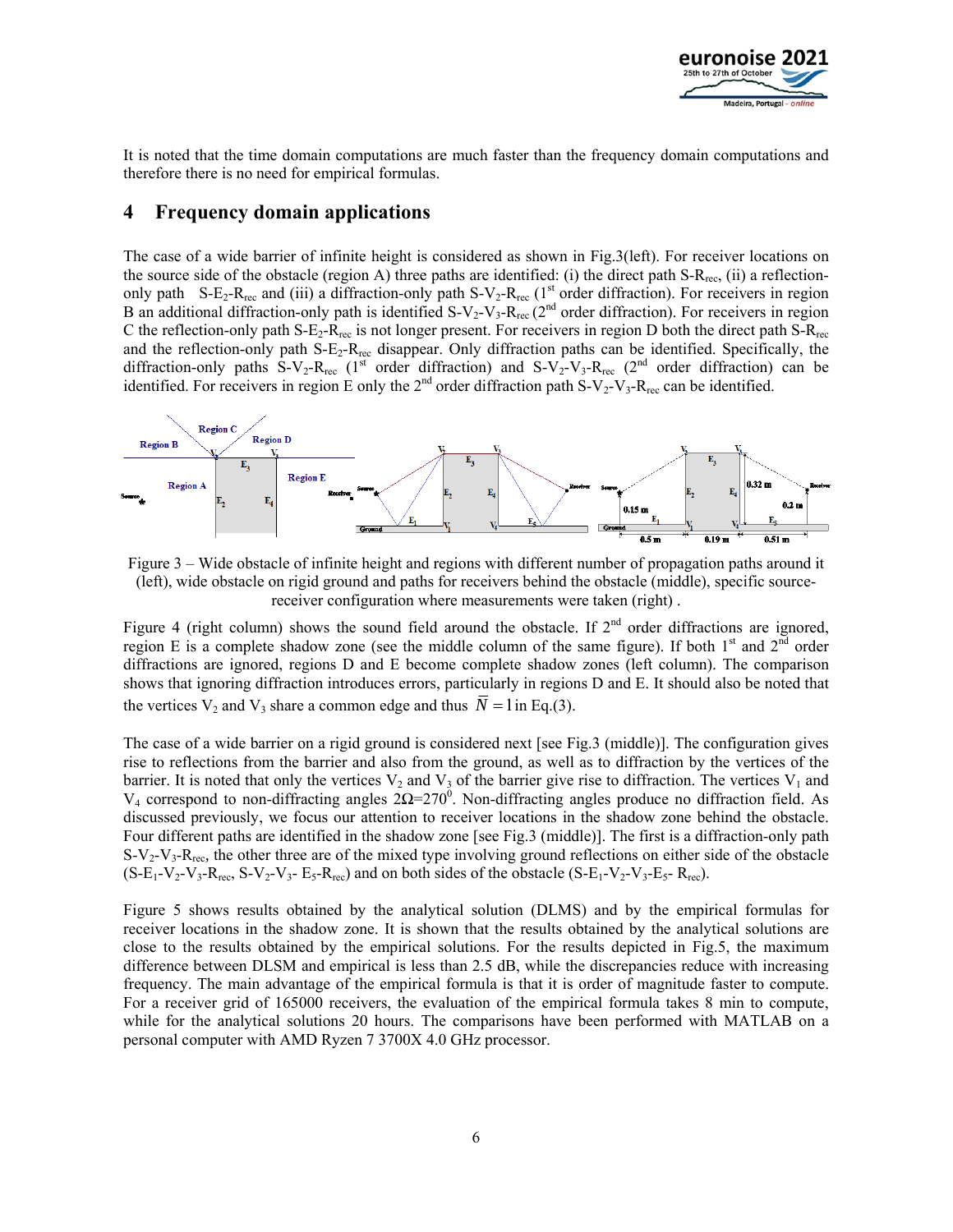



Figure 4 - Wide obstacle of infinite height: geometrical acoustics contributions only (left); geometrical acoustics contributions and 1<sup>st</sup> order diffraction contributions (middle); geometrical acoustics contributions and 1<sup>st</sup> and 2<sup>nd</sup> order diffraction contributions (right);  $f = 500$  Hz

Finally, results are compared with measured data. The calculations are done for a fixed source and receiver location [see Fig.3 (right)] at different frequencies with both the analytical solution and the empirical formula. Figure 5 shows that predictions obtained by the analytical solution and the empirical formulas are in good agreement with each other and also in reasonably good agreement with measured data taken from [7].





### **5 Time domain applications**

A cross section of the theater of Epidaurus is considered simplified as right-angled steps. The cross section shown in Fig.6 (left) shows the arrangement of the real theater (depicting the lower koilon, the upper koilon and the diazoma between them) but the geometrical details (curvatures and recesses) of each step are ignored. The sound source is located in the middle of the orchestra (12.86 m horizontal distance from the first step) at a height of 1.485 m. The source is a Dirac function and the impulse response is sought at a listener seating at an arbitrary row (at a height of 0.8 m above each seat and 0.2 m away from the front vertex of each seat).

Several paths are identified. Consider the geometrical acoustics contributions first. The following paths are identified: (i) the direct path (at all listeners) (ii) the reflection-only path S-orchestra-Rrec (at all listener locations), (iii) the reflection-only path S-back of the seat- $R_{\text{rec}}$  (for listeners at the rows 1-4 and 9-24), (iv) the reflection-only path S-orchestra- back of seat-  $R_{rec}$  (for listeners at rows 1-6). Figure 6 (right) shows the acoustics signals associated with the above paths at selected listener locations.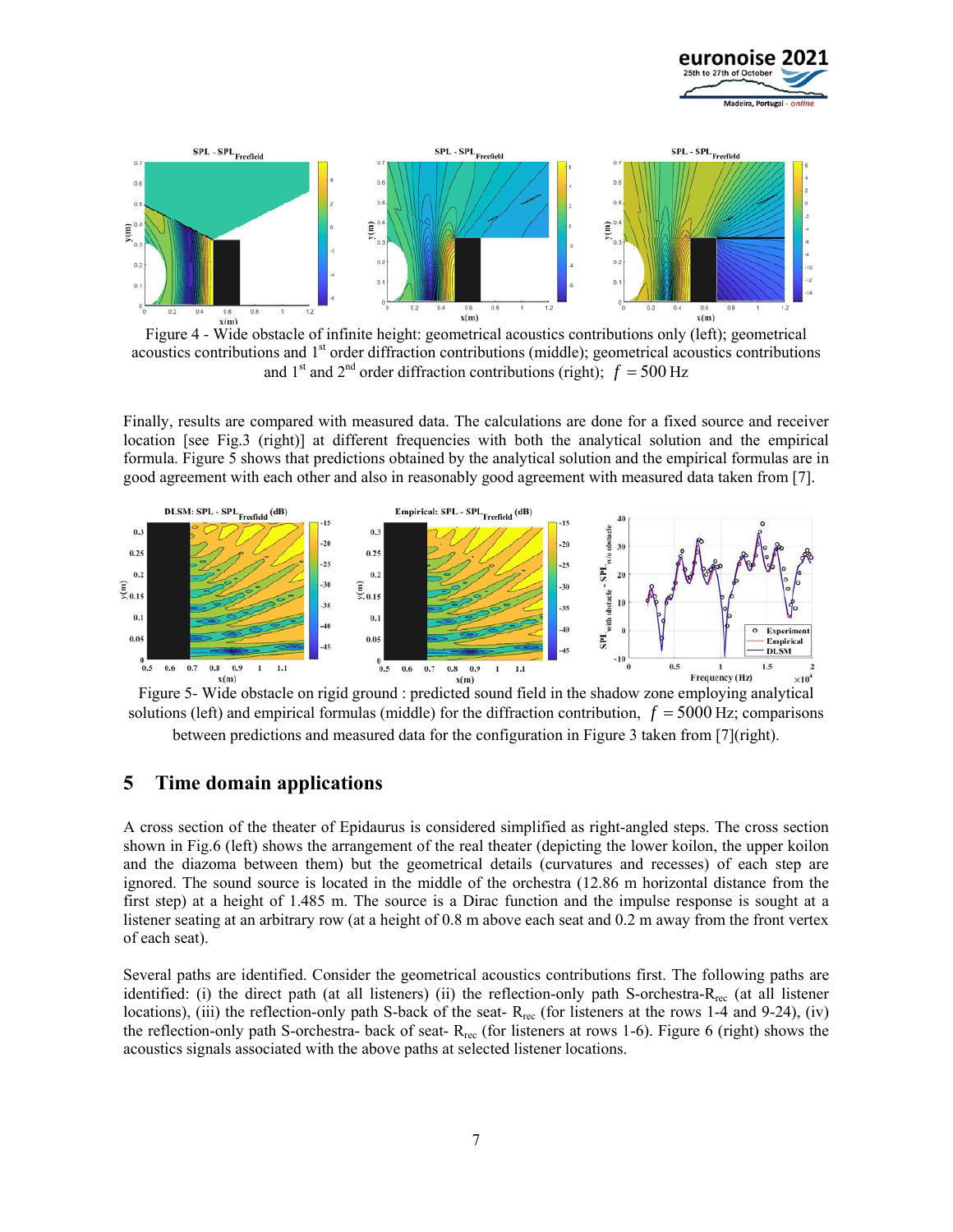

Paths associated with diffraction by the vertices of the steps are also identified. For example, direct sound from the source reaches the vertices of all steps and gives rise to diffracted signals that eventually reach a listener seating at an arbitrary row. Figure 7 shows the diffracted signals that are created by the vertices of all steps and reach a listener at the  $20<sup>th</sup>$  step. It is noted that the depicted diffracted signals originate from the direct sound: the corresponding paths are S-vertex- R<sub>rec</sub> (for all vertices). Similar trails of diffracted signals originate from sound reflected on the orchestra. The corresponding paths are S-orchestra-vertex- R<sub>rec</sub>, for all vertices. Similarly, with the other reflection-only paths mentioned above. The diffracted signals depicted in Fig.7regard  $1<sup>st</sup>$  order diffraction. Second order diffraction has not been considered, since all listeners are illuminated directly by the source and higher order diffraction is not expected to affect the results (see discussion in previous section).



Figure 6-Cross section of the theater of Epidaurus (left), geometrical acoustics contributions at selected rows (right).

The study of the results has shown that, irrespective of the listener position, diffracted signals coming from vertices below the listener come close together and with relative small amplitude. On the other hand, diffracted signals from vertices above the listener come further apart, some with very large amplitude and almost all with negative polarity (see Fig.7)



(left); diffraction contributions coming from vertices below (middle) and above (right) the receiver.

One of the advantages of the presented method is that it handles each propagation effect separately. Consider the total impulse response predicted at the  $20<sup>th</sup>$  step as shown in Fig.8 (left). The Speech Echo Criterion is a acoustic parameter defined ([8],[9])

$$
TS = \int_{0}^{\infty} t \cdot |g(t)|^{2/3} dt / \int_{0}^{\infty} |g(t)|^{2/3} dt,
$$
 (21)

where  $g(t)$  is the total impulse response at the receiver location. The lower the value of  $TS$ , the better the intelligibility at the receiver location. The Speech Echo Criterion *TS* is computed at each step of the theater and is depicted in Fig.8 (right). The criterion is computed for the total impulse solutions (Geom+ $D_{tot}$ ) but also for various different subset of contributions: only the geometrical acoustics contributions (Geometrical), the geometrical acoustics contributions together with all diffracted contributions coming from steps lower than the receiver (Geom+ $D_{Low}$ ) and the geometrical acoustics contributions together with all diffracted contributions coming from steps higher than the receiver (Geom+Dup). The following observations can be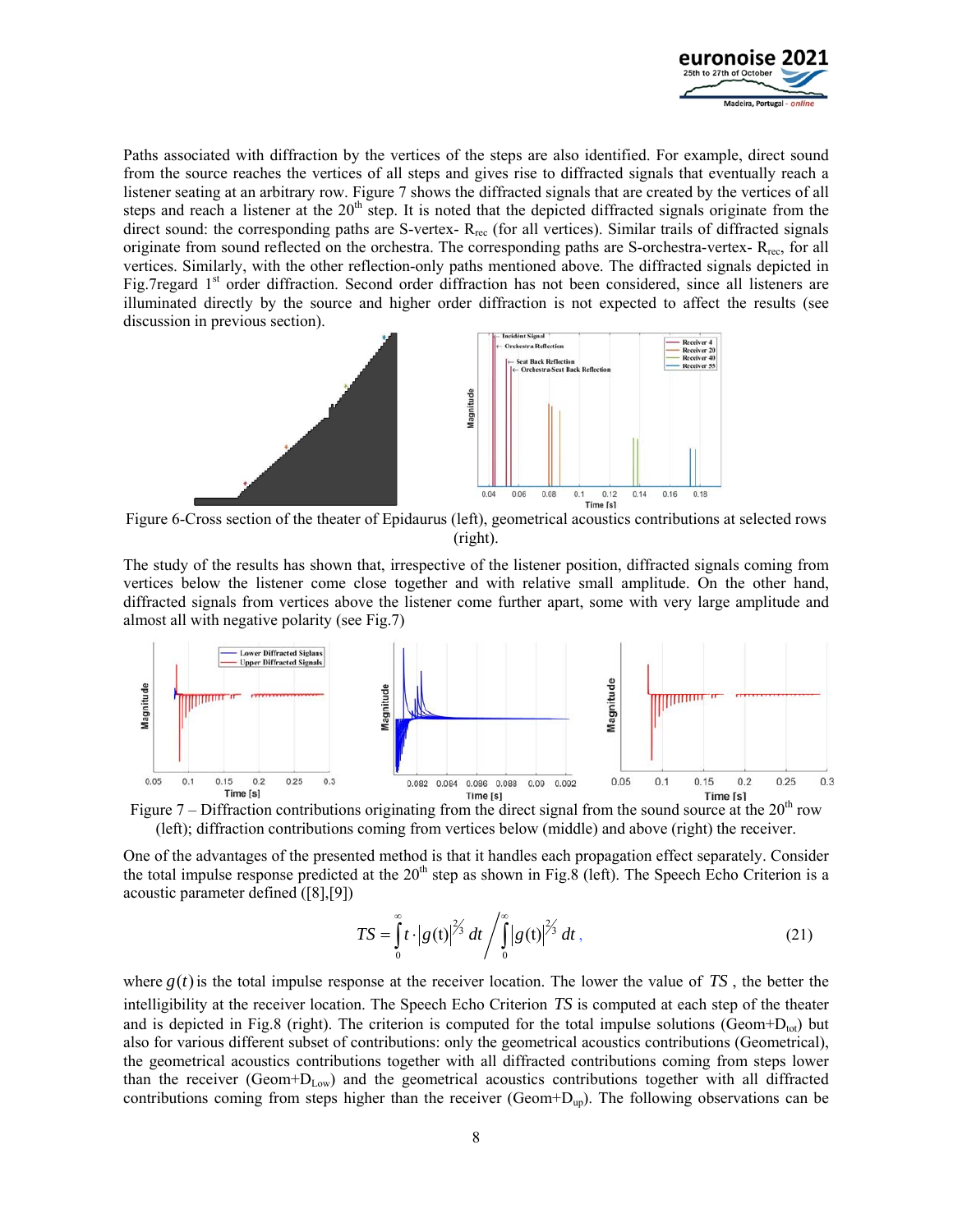

made. If only the geometrical acoustics contributions were present (i.e. the direct signal and the reflections from the orchestra or the back of the seats), the intelligibility would have been the best among the cases considered. The diffracted signals coming from lower seats do not affect the intelligibility. On the other hand, the diffracted signals coming from the upper seats considerably deteriorate the intelligibility. Also, the diffracted signals from the upper seats seem to be the most important contribution to the total field. Finally, the following observation is worth mentioning. The intelligibility is better at the seats closer to the orchestra (and thus to the sound source). Geometrical acoustics contributions and lower diffracted signals cause the intelligibility to vary substantially between the lower seats (first rows) and the upper seats (last rows). The upper diffracted signals smooth out the discrepancies in the intelligibility between the first seats/rows and the last seat/rows.



Figure 8 - Predicted total impulse response at the 20<sup>th</sup> row (left), predicted Speech Echo Criterion *TS* on each row for different subset of acoustic contributions.

Finally, the predicted impulse responses are used to compute two acoustics indices. Firstly, the Clarity Index (or Klarheit), which characterizes the transparency of the sound ([8],[9]) is computed

$$
C_{80} = 10 \log \left( \int_{0}^{80 \text{ms}} \left\{ g \left( t \right)^2 \right\} dt \Big/ \int_{80 \text{ms}}^{\infty} \left\{ g \left( t \right)^2 \right\} dt \right) = 10 \log \frac{E_{0-80}}{E_{80-\infty}} \ . \tag{22}
$$

The Clarity Index compares the energy that arrives at the receiver the first 80 ms ( $E_{0-80}$ ) with the energy that arrives after the 80 ms ( $E_{80-x}$ ). The higher the value of the Clarity Index at a receiver location, the better the intelligibility of speech. The index  $C_{80}$  is computed at all receiver/step locations and the results are shown in Fig.9 (left).



Figure 9 - Comparison of predicted values of Clarity Index  $C_{80}$  (left) and Definition Index  $D_{50}$  (right) with measured values taken at the theater of Epidaurus from ref. [10].

It is noted that the predicted values of  $C_{80}$  are reasonably close to the measured valued at receivers at  $5<sup>th</sup>$  step and the 29<sup>th</sup> step (1.65dB difference at the 5<sup>th</sup> step and 1.69 dB difference at the 29<sup>th</sup> step). The measured data are taken from field measurements in the theater of Epidaurus published in ref [10]. The discrepancy between measured data and predictions at higher steps is expected, because the details of the geometry at the high end of the upper koilon are not included in the simplified geometry considered. Also, the geometrical